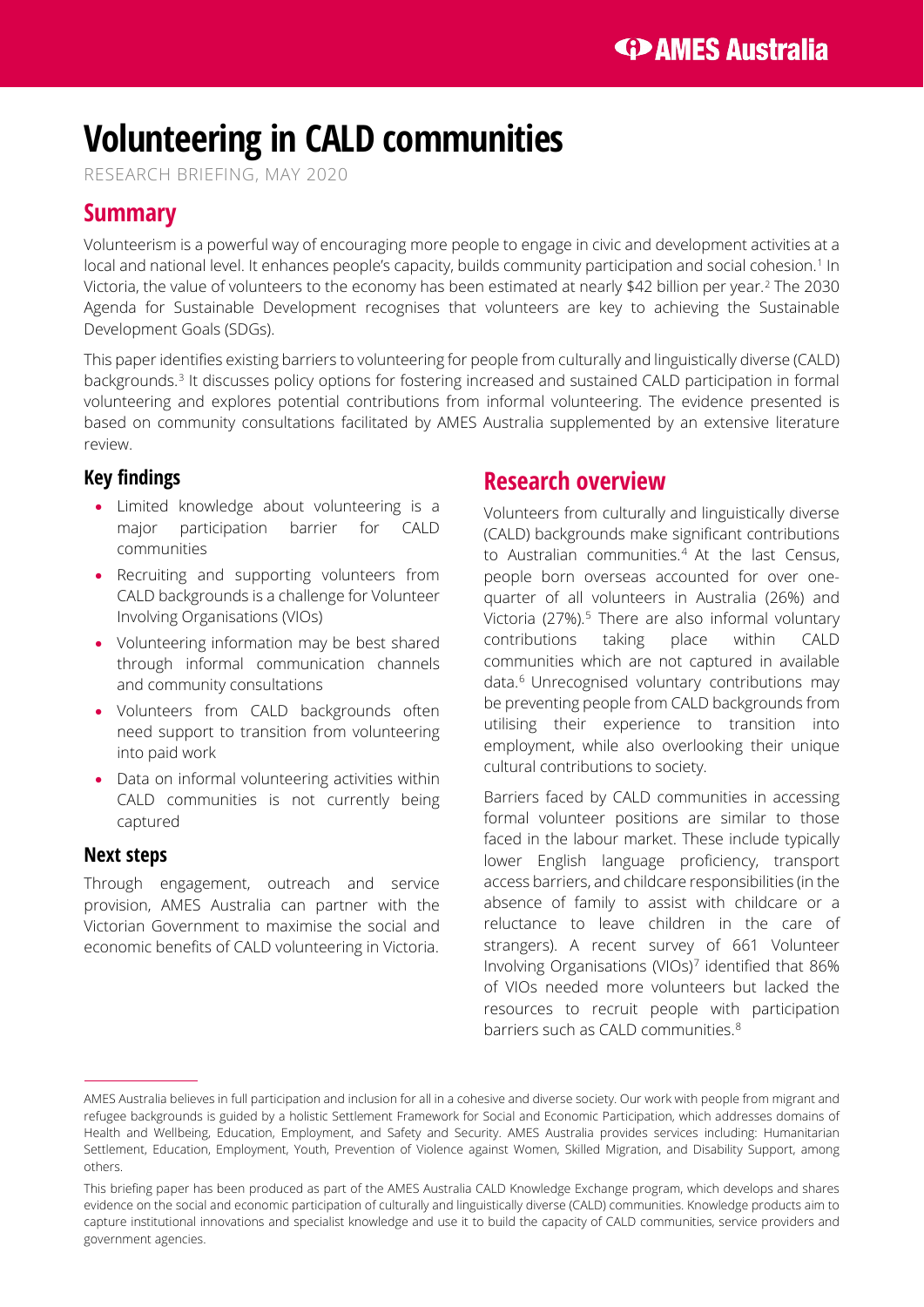### **CALD volunteers in the Victorian community**

In the twelve months prior to Census night in 2016, 257,170 people in Victoria who were born overseas spent time doing unpaid voluntary work through an organisation or group.[9](#page-5-8)

Over 12,000 volunteers in Victoria, or approximately 7% of all volunteers, did not speak English well or at all at the time of the Census. [10](#page-5-9) Data from the 2014 ABS General Social Survey (GSS) indicates that recent migrants are less likely than people born in Australia to have done voluntary work in the last 12 months (26% compared to 35%). Migrants who had been in Australia longer (i.e. non-recent migrants) were slightly more likely to have done voluntary work than recent migrants at this time  $(27\%)$ .<sup>[11](#page-5-10)</sup>

The Australian Census and Migrants Integrated dataset (ACMID) links the Census with Permanent Migrant Settlement data from the Department of Home Affairs. [12](#page-5-11) ACMID data suggests that there is a pattern of volunteering skewed towards certain migrant cohorts and/or settlement outcomes (see [Table 1](#page-1-0) below). For instance, humanitarian entrants and those living in the most socio-economically disadvantaged areas of Victoria are least likely to be volunteers. This suggests that characteristics of the migration intake and place-based opportunities impact on rates of volunteering amongst CALD communities. Migrants are also more likely to volunteer if they are unemployed.

<span id="page-1-0"></span>Empirical research has also identified that informal volunteering in CALD communities takes place outside mainstream and formal organisations,<sup>[13](#page-5-12)</sup> often in the form of care work for children, older people, people with long-term illness and disability, and domestic work.

In CALD communities, cultural differences can lead many to see the volunteering they are doing as a community obligation and not as 'formal' volunteering by industry definitions. This is common amongst refugee groups, who often come from communal rather than individual cultures. [14](#page-5-0) The 2016 Census captured activities such as care work, however these are not included in questions about volunteering, and therefore not accurately depicted in official volunteering reporting.

#### **Table 1. Volunteering amongst permanent migrants, key statistics from ACMID**

| <b>Migrant</b><br>status                                     | Volunteers are more likely to have<br>arrived through the Skilled visa<br>stream (18.0%) than Family (13.6%)<br>and Humanitarian streams (12.6%).                                                                                                                                          |
|--------------------------------------------------------------|--------------------------------------------------------------------------------------------------------------------------------------------------------------------------------------------------------------------------------------------------------------------------------------------|
| <b>Employment</b><br>status                                  | Migrants who are unemployed and<br>looking for full-time work (21.4%) or<br>part-time work (26.4%) have higher<br>rates of volunteering than those<br>who are employed or not in the<br>labour force.                                                                                      |
| Index of<br>Socio-<br><b>Economic</b><br><b>Disadvantage</b> | Areas that have high levels of<br>disadvantage have the lowest rates<br>of volunteering amongst permanent<br>migrants (in Decile 1-highest level of<br>disadvantage-the volunteering rate<br>is 8.7% compared to Decile 10-<br>lowest disadvantage-where the<br>volunteering rate is 10%). |

*"…volunteering fulfils a desire to service the community—giving something back and not just taking" (AMES CALD volunteer)*

In 2015, Volunteering Australia broadened its definition of volunteering to better capture informal activities. The definition changed from a focus on organised forms to *'time willingly given for the common good and without financial gain.'* A large national survey of volunteers conducted in 2016 and incorporating this change asked respondents to categorise their activities, finding that almost half of the 2,304 respondents participated in informal volunteering. Nineteen percent of these survey respondents came from a non-English speaking background.[15](#page-5-13) Future data collection efforts by the ABS will attempt to incorporate informal volunteering.[16](#page-5-14)

### **Benefits of growing CALD volunteerism**

There is a strong social and economic case for fostering volunteering amongst CALD communities. Accounting for increases in population and annual hours of volunteer work, the projected value of volunteering (including formal, informal, and travel) in Victoria in 2021 is approximately \$42 billion.<sup>[17](#page-5-15)</sup> Not-for-profit charity organisations are largely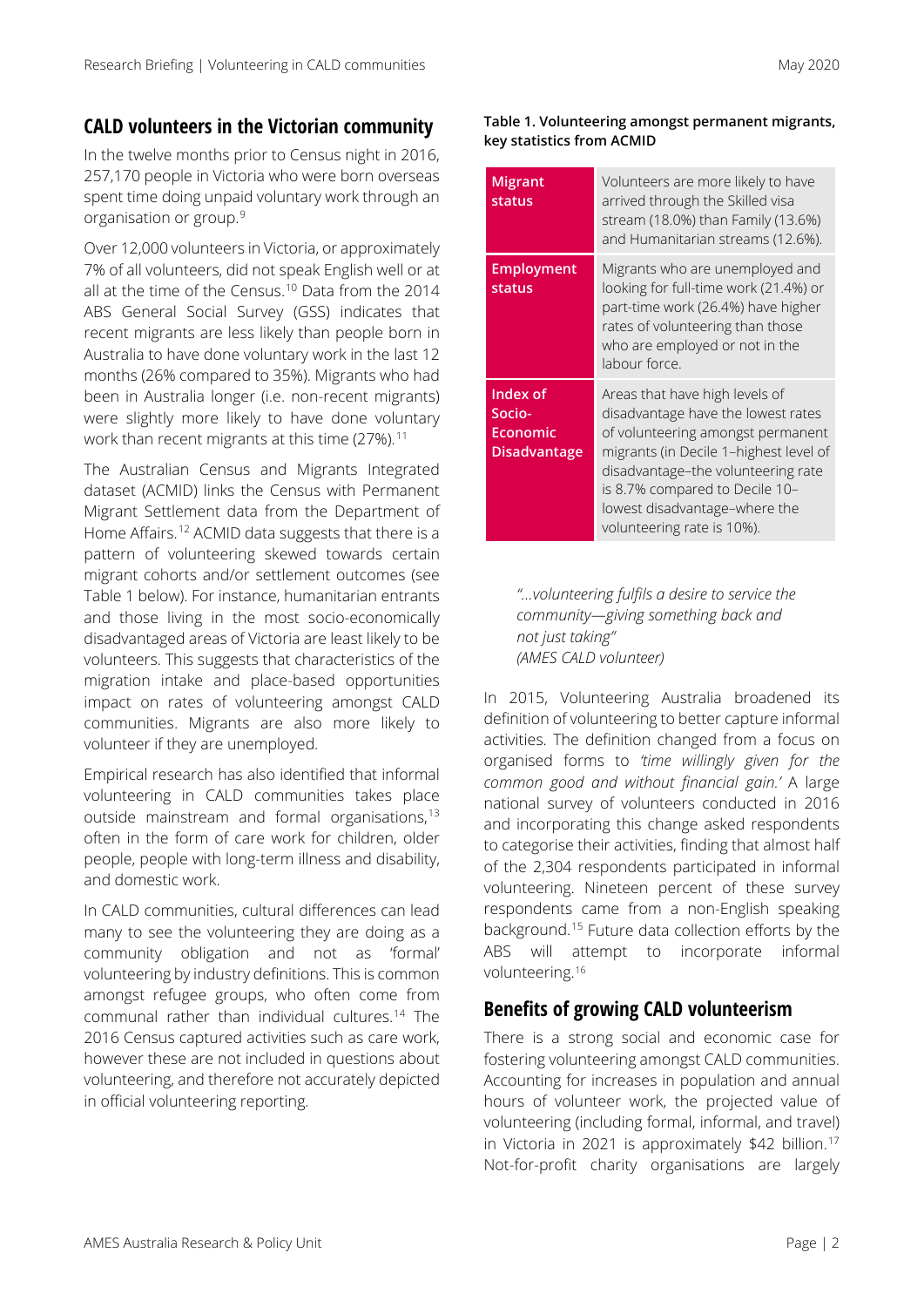reliant on volunteers who represent more than twice their paid workforce.<sup>[18](#page-5-16)</sup>

As the Victorian population becomes more culturally diverse, there is also a growing need for organisations to reflect and better service this diversity. As sectors such as disability and aged care continue to grow, $19$  they will increasingly require and benefit from the language and cultural skills of CALD volunteers.

CALD volunteers are also vital for the delivery of many settlement programs. Volunteers who have a lived migrant or refugee experience are highly valued by the newly arrived communities they support, with many later engaging in similar volunteering roles because of the support they received during their settlement. As an example, at the time of writing AMES Australia had 41 volunteers supporting the delivery of key programs who were former clients of AMES settlement or education programs.[20](#page-5-18)

Volunteering has also been found to have direct positive benefits for new arrivals' physical and mental health, improved access to healthcare and cultural and social integration outcomes. These factors have a direct correlation to successful settlement.<sup>[21](#page-5-19)</sup>

Volunteering in an Australian workplace can also support employment-related outcomes for CALD individuals, such as increased confidence, learning about Australian workplace culture, and enhanced English. In a 2016 national survey on volunteering, 59% of respondents from a non-English speaking background reported that they had become more patient as a result of volunteering, followed by increased confidence (56%) and learning a new language (54%).<sup>[22](#page-5-4)</sup>

*"…when you volunteer you feel you're not alone, you have someone to talk to, practice English quicker." (AMES CALD volunteer)*

According to 2016 Census data, recent migrants and temporary residents are more likely to be unemployed than people born in Australia (7.4% compared to 5.4%). A significant proportion of this cohort experience difficulties obtaining their first job in Australia because of a lack of Australian work experience or references.<sup>[23](#page-5-20)</sup> If volunteering is feasible for CALD job seekers, it provides a useful opportunity to gain the local experience that many employers are looking for, thereby reducing the risk of welfare dependency and under-utilisation of job skills.

# **Key findings**

### **Limited knowledge about volunteering is a major participation barrier for CALD communities**

Lack of awareness about volunteering and its benefits prevents greater uptake in volunteering by people from CALD backgrounds, particularly recently arrived migrants and refugees. Roles such as helping and supporting families are central to the daily life of many CALD communities, however, the concept of 'volunteering' as defined in Australia may not translate easily into other languages and cultures. National consultation with CALD communities has identified that volunteering can be an 'alien concept' within some communities.<sup>[24](#page-5-21)</sup>

*"...the idea of 'volunteering' doesn't exist in my country. It isn't an option people know about." – AMES CALD volunteer*

An Australian study also found that perceptions of volunteering and volunteering organisations varied widely across different CALD groups, from 'service to society' to 'slavery', and the appropriateness for men or women only to engage in volunteering.[25](#page-5-22) Experiences in countries of origin—for example, negative experiences with state institutions—can also impact on preparedness to volunteer in formal organisations.[26](#page-5-23)

A culturally informed approach that considers the heterogeneous makeup of Victoria's CALD communities and any preconceived notions of volunteering is necessary for building awareness within CALD communities.

In 2012, the former Victorian Department of Planning and Community Development funded a CALD Volunteer Engagement Project at AMES to further engage CALD communities in volunteering. The project identified that many newly arrived CALD communities were not aware of how to find volunteer opportunities, did not understand the volunteer process, time or commitment needed,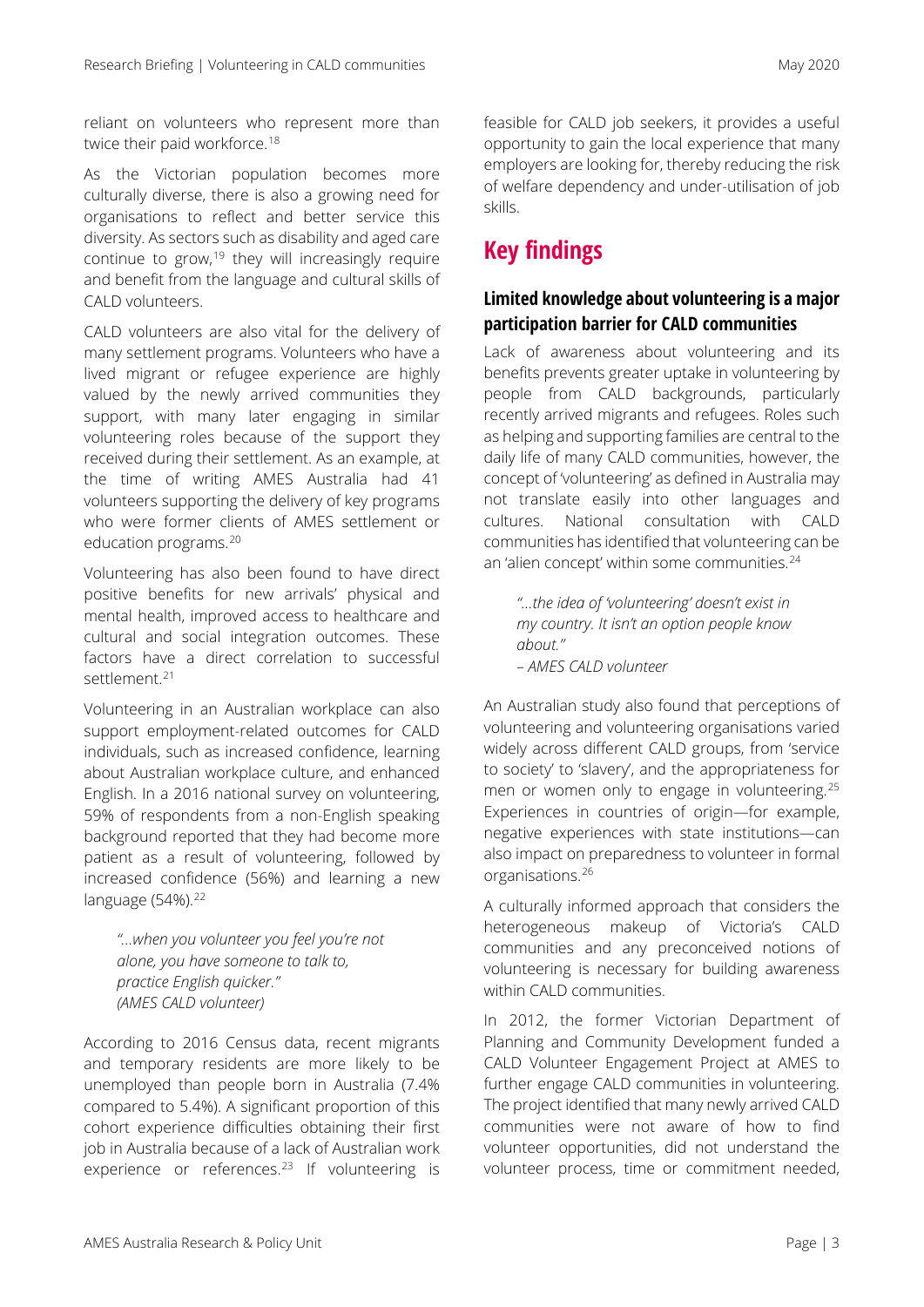and had a general lack of confidence about volunteering.<sup>[27](#page-5-24)</sup>

The project recommended the development of a Multicultural Volunteer Resource Centre to:

- provide training and resources for VIOs to engage CALD communities,
- for ethno-specific organisations to develop and implement best practice volunteer programs, and
- to provide an avenue into volunteering for individuals wishing to volunteer by providing an overview of opportunities in Victoria.

### **Recruiting and supporting volunteers from CALD backgrounds can be a challenge for Volunteer Involving Organisations (VIOs)**

A number of services exist in Victoria to support and place volunteers, such as peak bodies, volunteer resource centres and online volunteer registers and portals.[28](#page-5-25) These are referred to as Volunteer Involving Organisations (VIOs).

Through engagement and service delivery to CALD communities, AMES Australia has found that people from migrant backgrounds can face difficulties connecting with VIOs—especially if CALD communities lack information, training or resources. VIOs may also lack adaptable and flexible volunteer management practices to effectively engage CALD volunteers. These issues are compounded when organisations lack necessary human and financial resources. Crucially, there may be a lack of cultural awareness or culturally appropriate information to engage and sustain CALD individuals in mainstream VIO roles.

To increase CALD engagement in formal volunteer roles, VIOs may need to review their volunteer recruitment processes with a view to increasing the flexibility of, and access to, their volunteer positions.

### **Volunteering information may be best shared through informal communication channels and community consultations**

Through community engagement, AMES Australia has found that CALD individuals commonly learn about volunteering through word of mouth within their local community, school, or church, and increasingly via online communities such as ethnospecific Facebook groups.

*"…I'm in a 'Pakistanis in Melbourne' Facebook group, where people share lots of useful information." (AMES CALD volunteer)*

Earlier arrived humanitarian entrants are known to provide critical support networks and knowledge to new arrivals.[29](#page-5-26) Established CALD communities can play a lead role in helping newly arrived individuals to overcome any misunderstandings about volunteering if they are supported to do so. Community consultations or passing practical information onto community leaders are ways in which CALD communities can build awareness of volunteering. The promotion of volunteering may be best led by trained volunteer 'champions' or 'mentors.'

### **Volunteers from CALD backgrounds often need support to transition from volunteering into paid work**

Volunteering can be a pathway into employment. However, bridging the gap between volunteering and paid work is not always straightforward for CALD volunteers.

For example, CALD communities may not recognise or utilise the networking opportunities available through formal volunteering. Expanding professional networks may increase the likelihood that CALD individuals learn about job vacancies or gain valuable advice on career pathways. This is critical in the Australian job market, where it is estimated that between 60-80% of vacancies are not publicly advertised.[30](#page-5-27)

CALD volunteers may also not recognise how skills gained through volunteering, such as data entry, customer service, or administration, may be transferrable to paid employment. AMES Australia consultations with CALD volunteers showed that some CALD volunteers remain in less challenging volunteer roles for long periods where their skill development and confidence can plateau.

*"… [CALD] volunteers would benefit from English and IT classes… and would feel like they are members of an organisation." (AMES CALD volunteer)*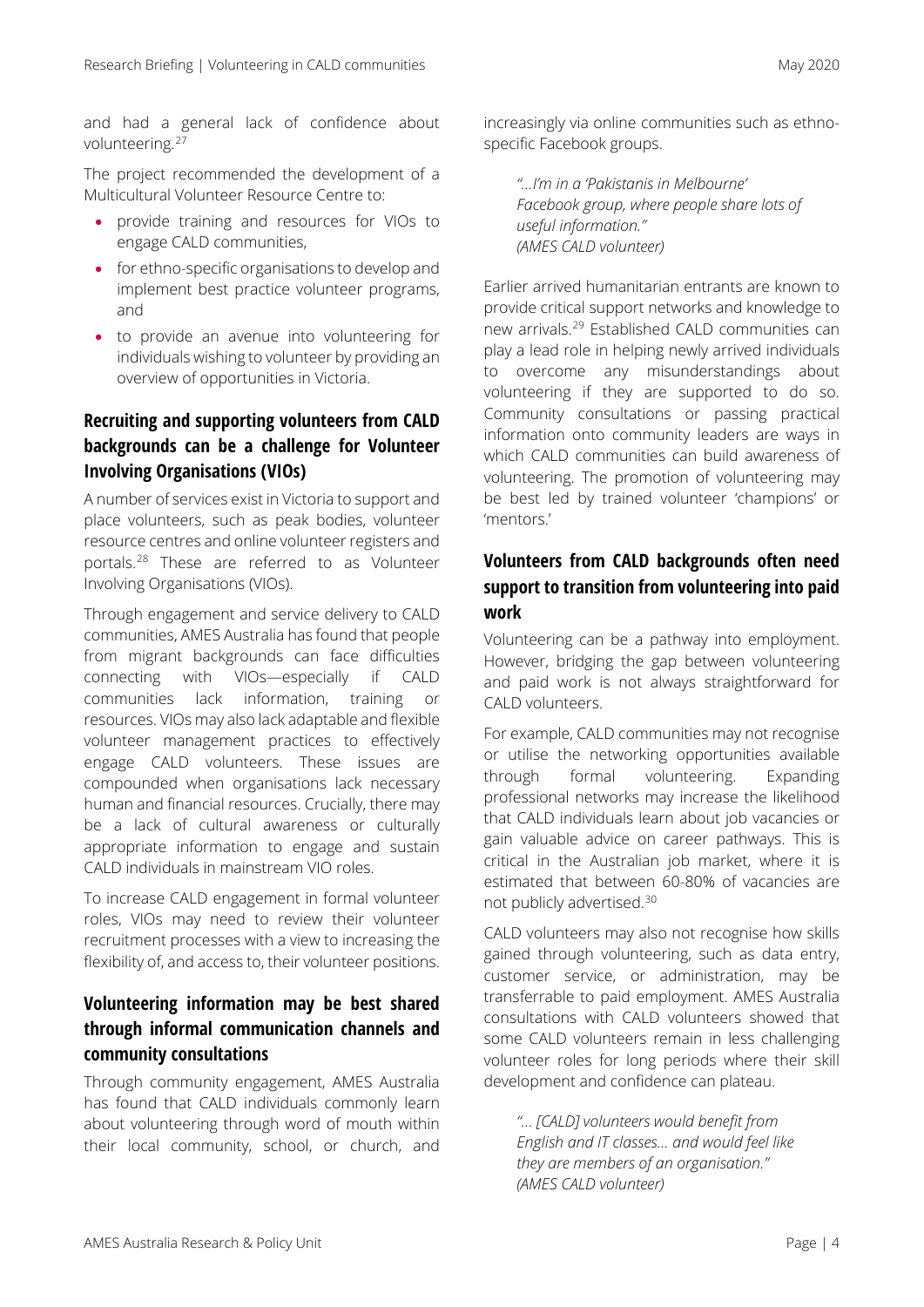### **Data on informal volunteering activities within CALD communities is not currently being captured**

Volunteers from CALD backgrounds are underreported in official data sources such as the ABS. Without an accurate record of CALD participation in volunteering, it is difficult to support CALD volunteers participating in unpaid work or understand the true societal value of this work.

For example, AMES Australia's consultations revealed that CALD communities often provide cultural advice to government, translation and interpreting services for family and friends in hospitals, disseminate government information, and are called on to share their culture with the wider community. This work is important for policy makers and organisations working with and supporting CALD communities.

The contributions of CALD job seekers engaged in informal volunteering may also not be recognised as 'approved activities' by *jobactive* employment services and therefore risk not meeting mutual obligation requirements.

### **Next steps**

AMES Australia has developed this research briefing on the basis of consultation with CALD communities and our existing CALD volunteers (see Figure 1 below). We will continue to share this knowledge through opportunities for public policy development, such as the consultation on Victoria's whole-of-government Volunteer Strategy.[31](#page-5-28)

Through engagement, outreach and service provision, AMES Australia can partner with the Victorian Government to improve CALD volunteering rates and maximise the social and economic benefits of volunteering in Victoria.

*Carissa Gilham, Paul Kellner and John van Kooy (AMES Research & Policy Unit)*